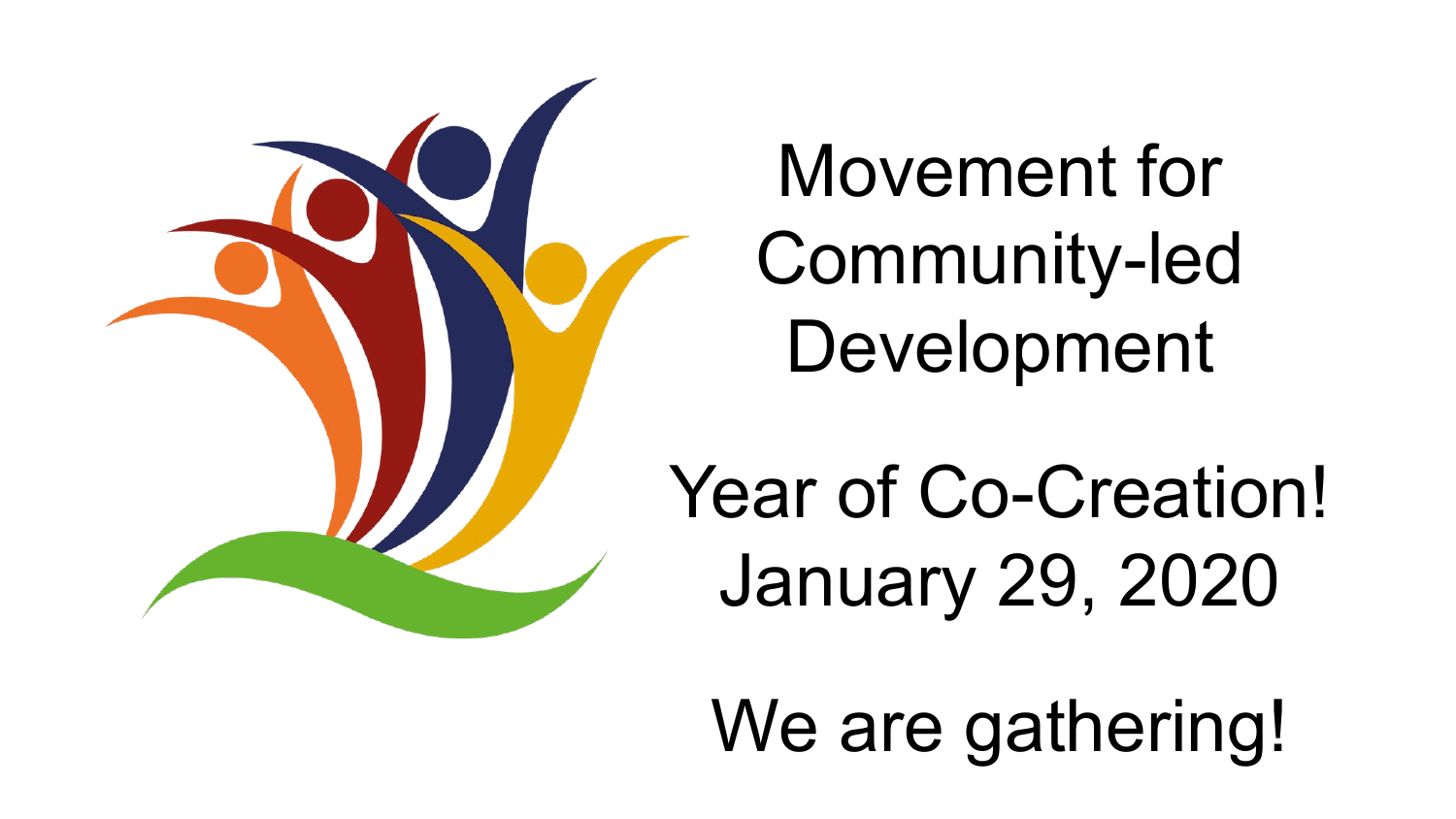## Agenda

- Welcome and Introductions
- Special Presentation: **Stopping as Success!**
- Communications
- **Regional Updates**
- **Meta-Synthesis Update**
- **HDN Working Group**
- **Next Steps, Next Meetings**





Grace Boone CDA **Collaborative** 

David Yamron Search for Common Ground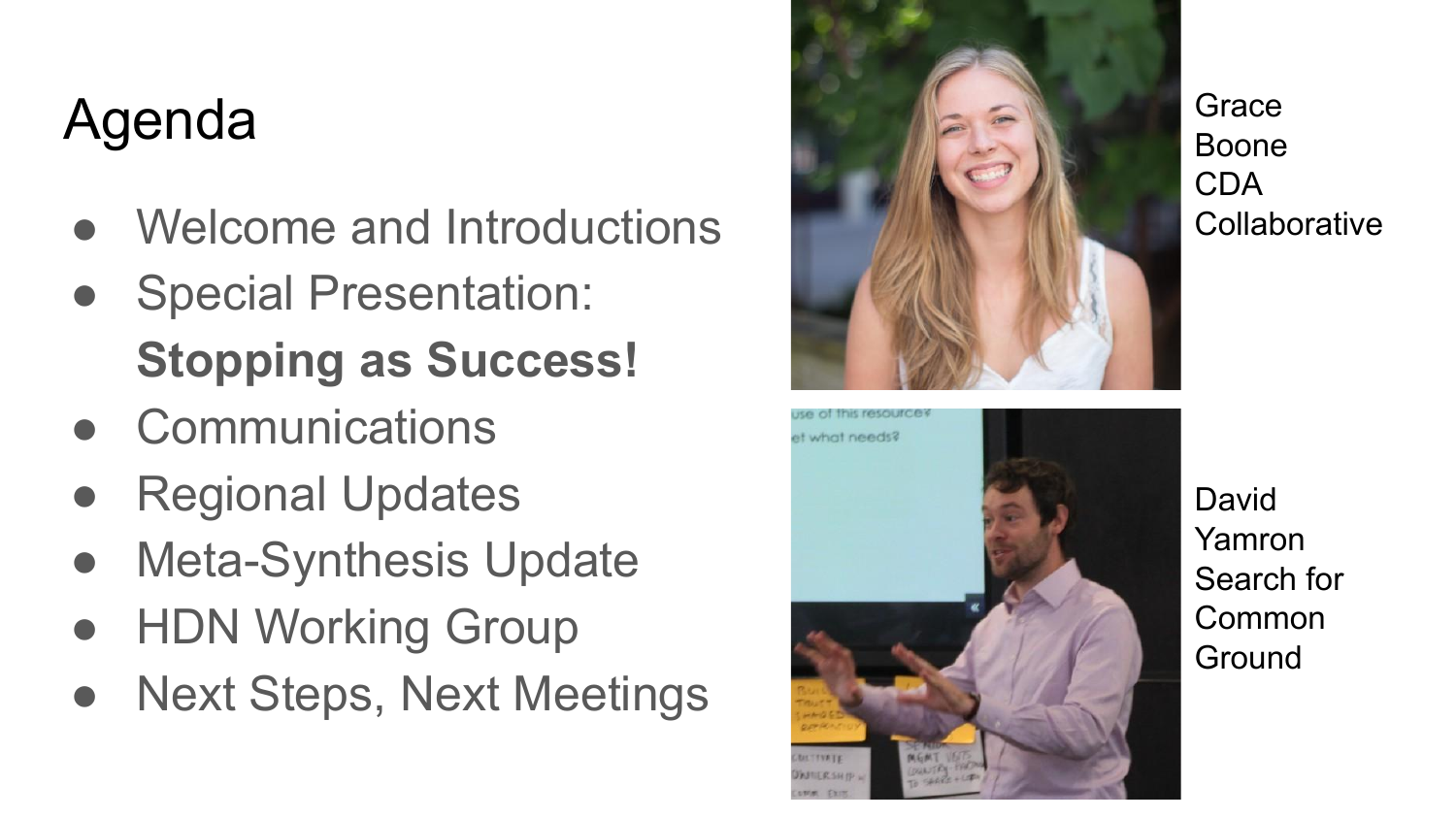# **Year of Co-Creation**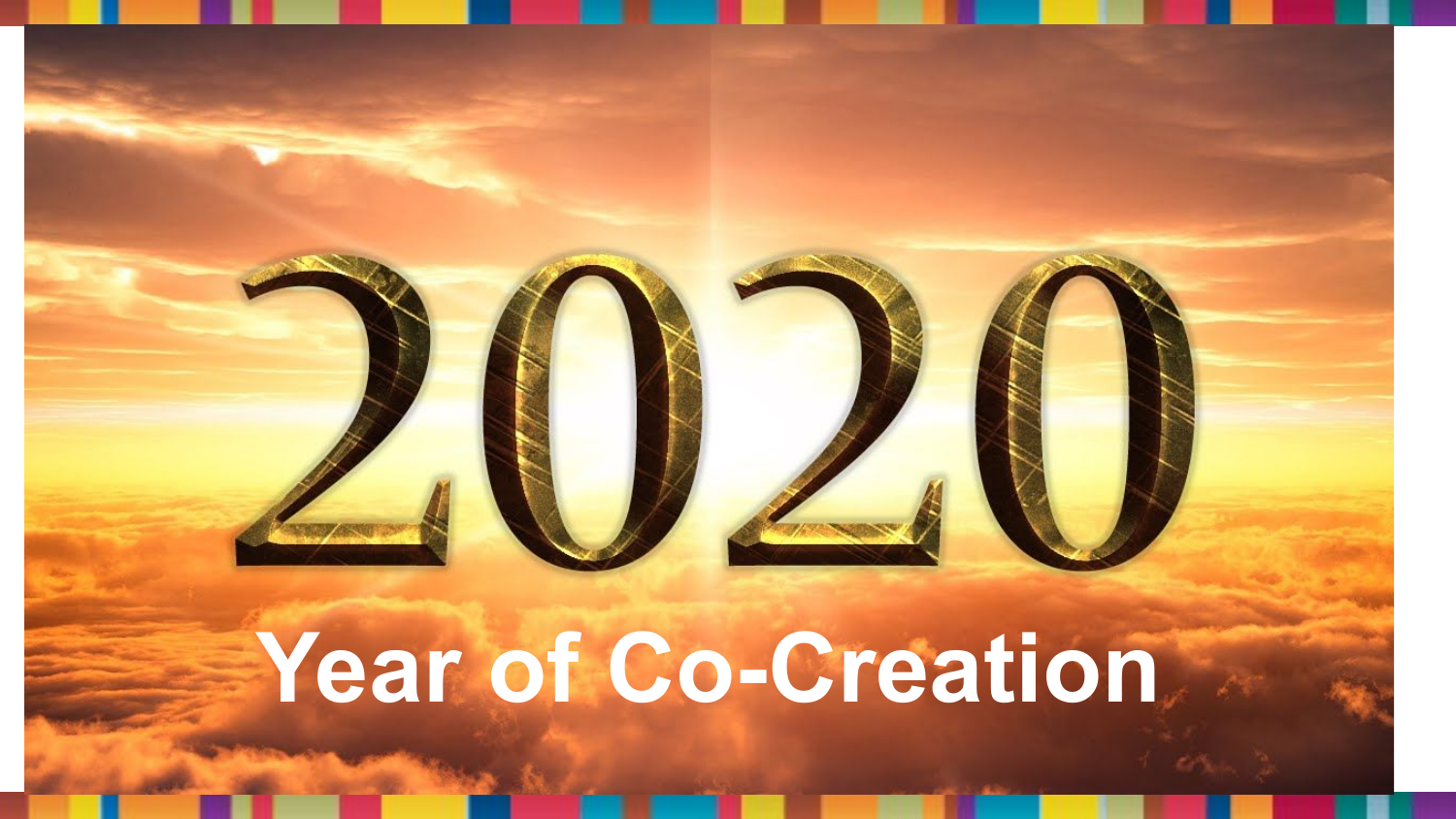## Meaning & Opportunity of 2020

- Major review of 2030 Agenda
- Beijing+25
- IFAD/GAFSP Replenishments
- Completion of the "Post-2015" 5-year plans / creation of the next 5-year plans
- Co-creation with local government systems?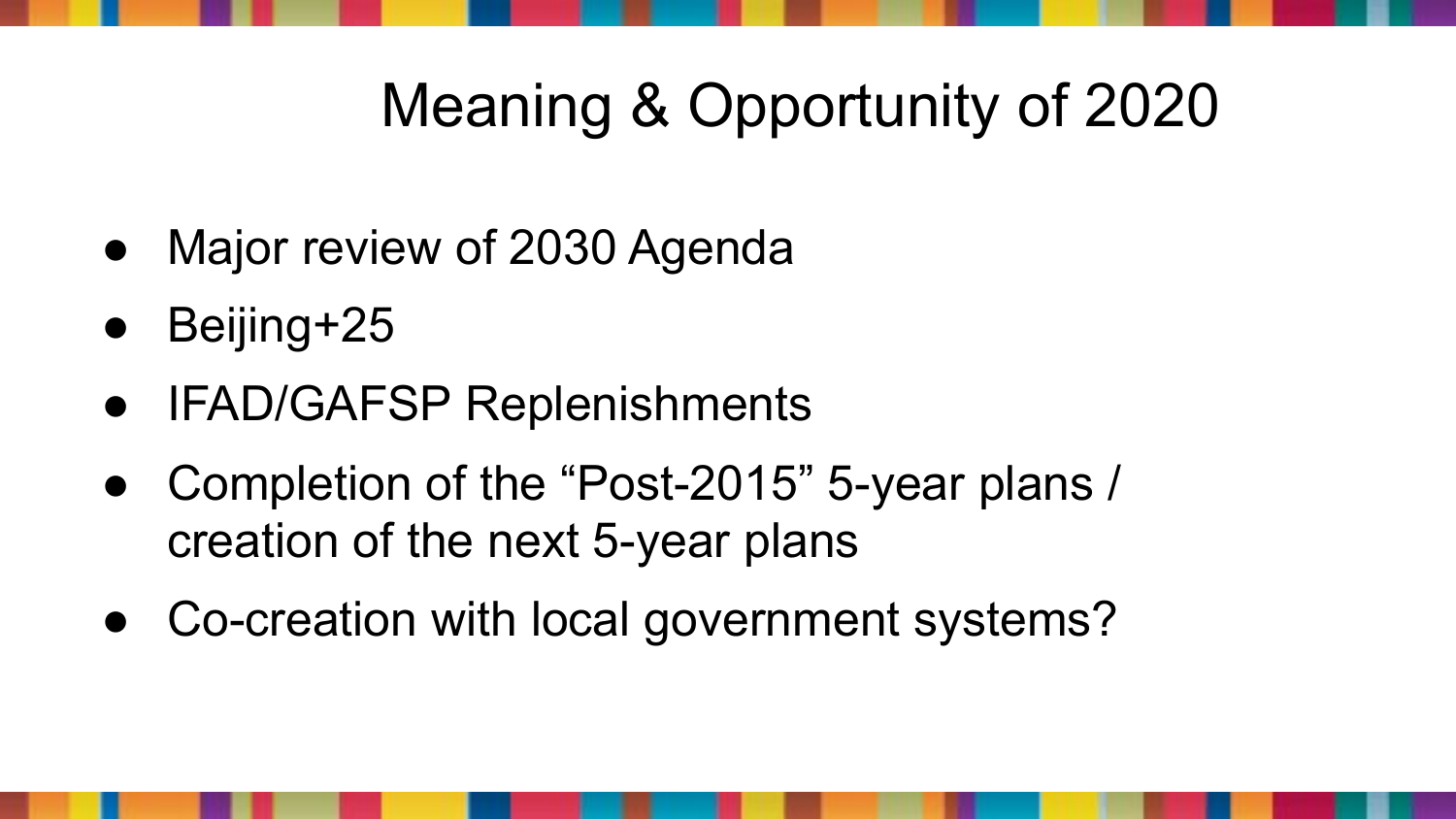## Mcld.groups.io - Regions

| January 7 | January 29 |                         |
|-----------|------------|-------------------------|
| 298       | 359        | Announcements (Main)    |
| 16        | 18         | Africa West English     |
| 11        | 12         | Africa West Francophone |
| 26        | 27         | Asia                    |
| 9         | 10         | <b>Europe</b>           |
| 14        | 14         | Ethiopia                |
| 31        | 33         | Kenya                   |
| 16        | 16         | Malawi                  |
| 4         | 4          | Mozambique              |
| 12        | 17         | Uganda                  |
| 9         | 45         | <b>Zambia</b>           |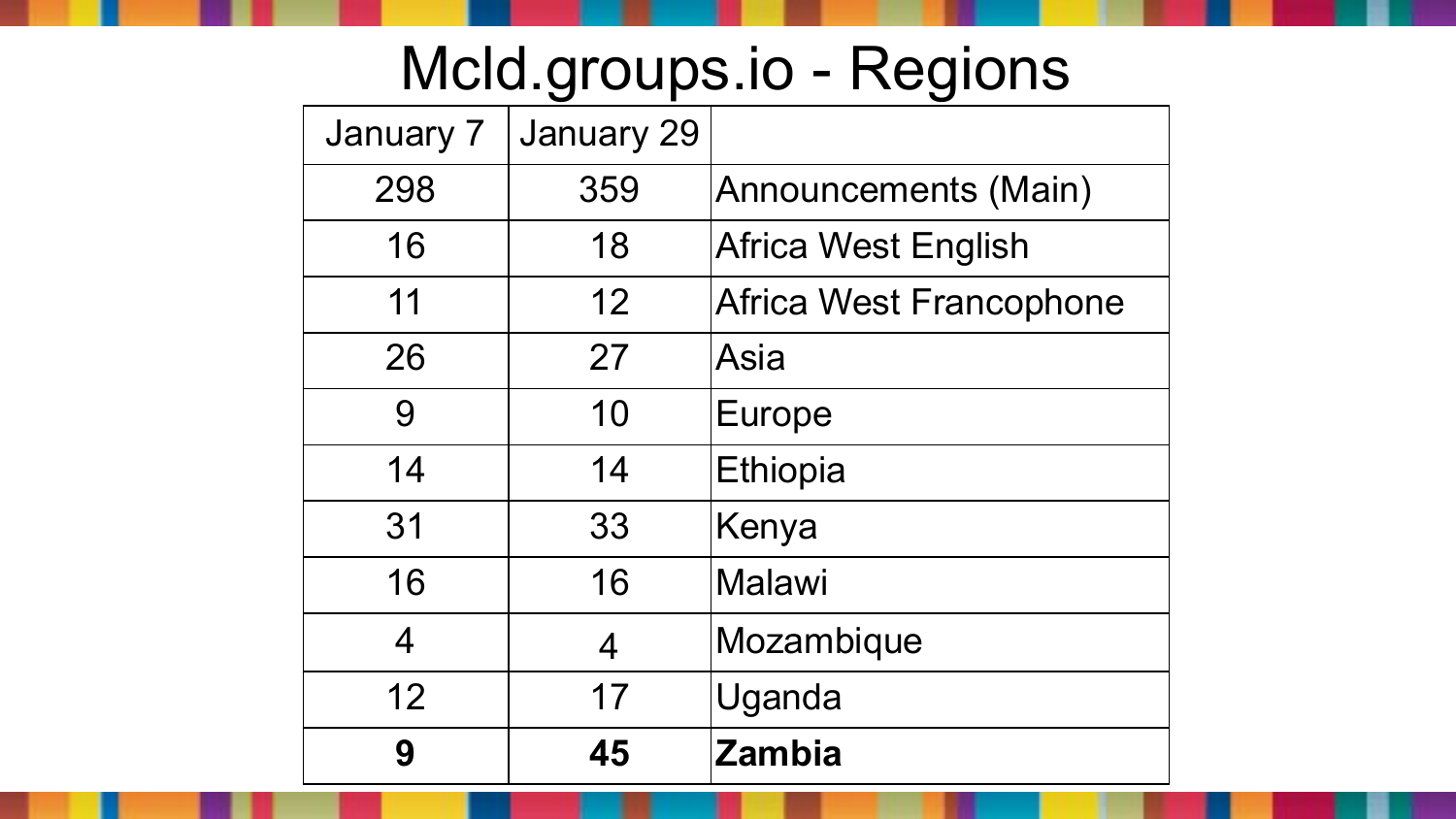## Mcld.groups.io - Working Groups

| January 7 | January 29 |                                      |
|-----------|------------|--------------------------------------|
| 95        | 96         | Research                             |
| 15        | 40         | <b>Evaluation</b>                    |
| 0         | 14         | Meta-Synthesis                       |
| 10        | 14         | Communications                       |
| 6         | 8          | Humanitarian Development Nexus (HDN) |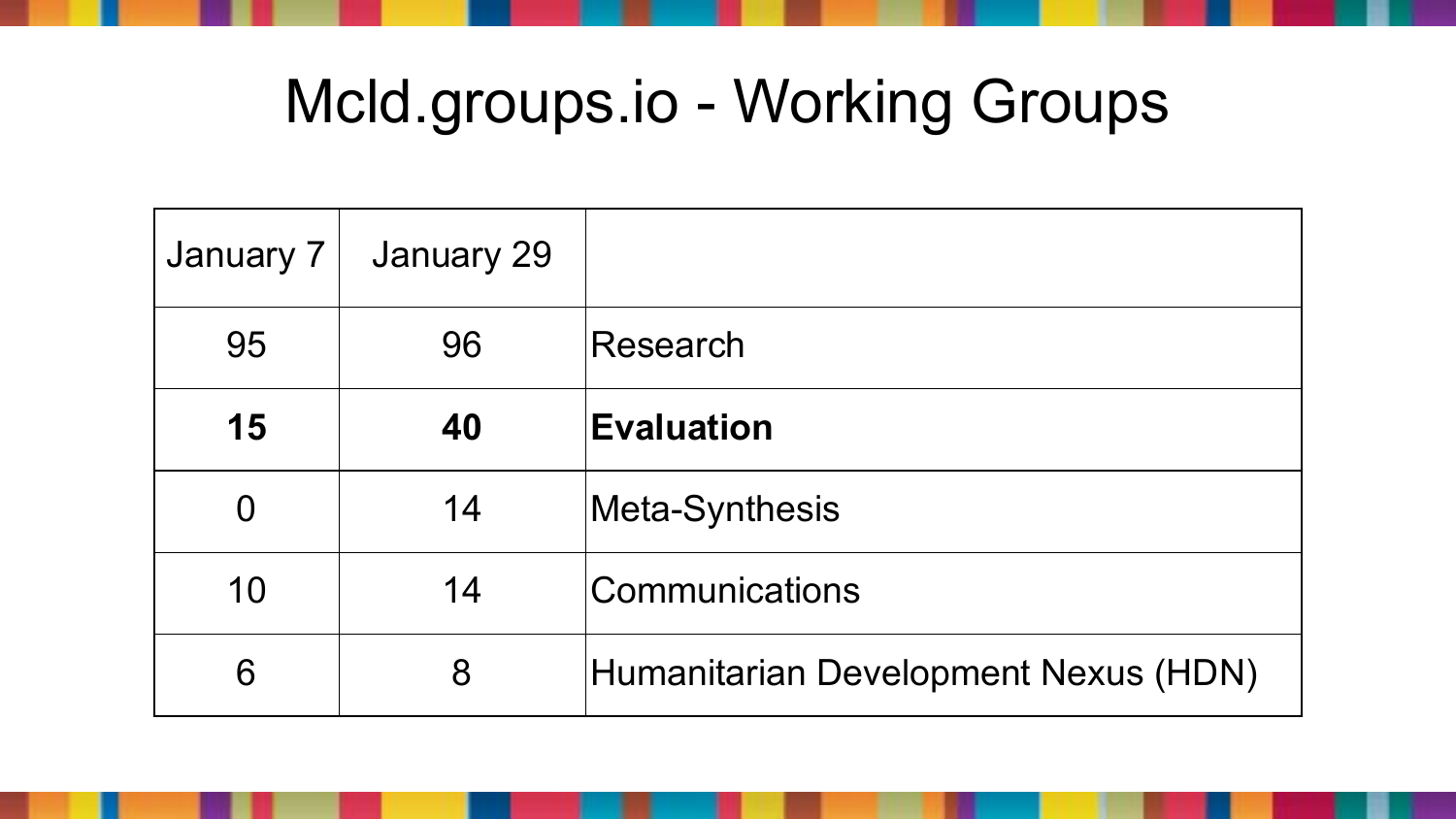## Communications Working Group



## #ShiftThePower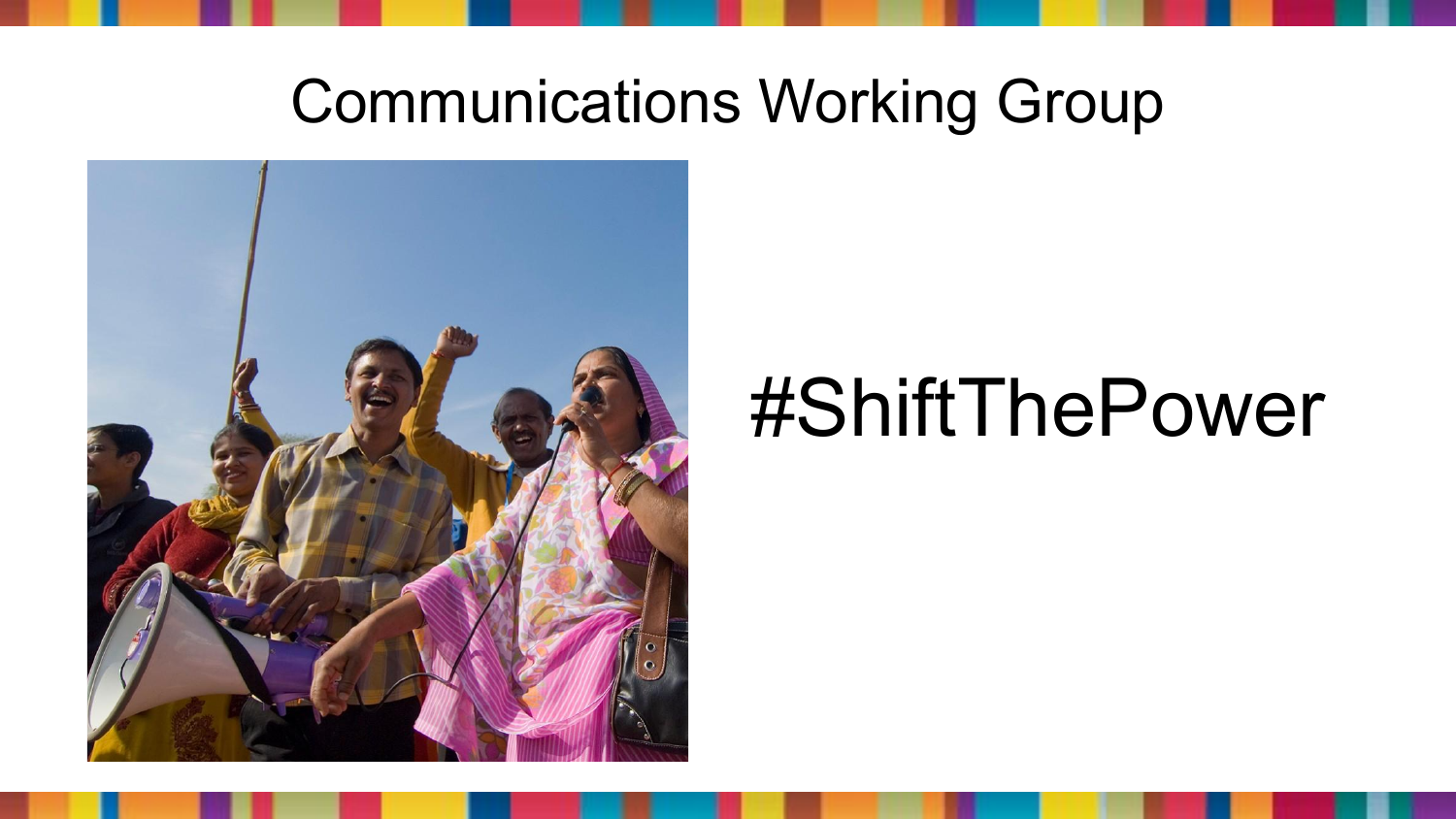### **NATIONAL CHAPTERS**

**East Africa:** Uganda, Kenya, Ethiopia Rwanda?

**LAC:** Mexico

#### **West Africa**

Regional event in April. HKI, Plan as co-conveners

Togo, Benin, Senegal Ghana, Burkina Faso Sierra Leone? CAR?

**Southern Africa** Malawi, Zambia

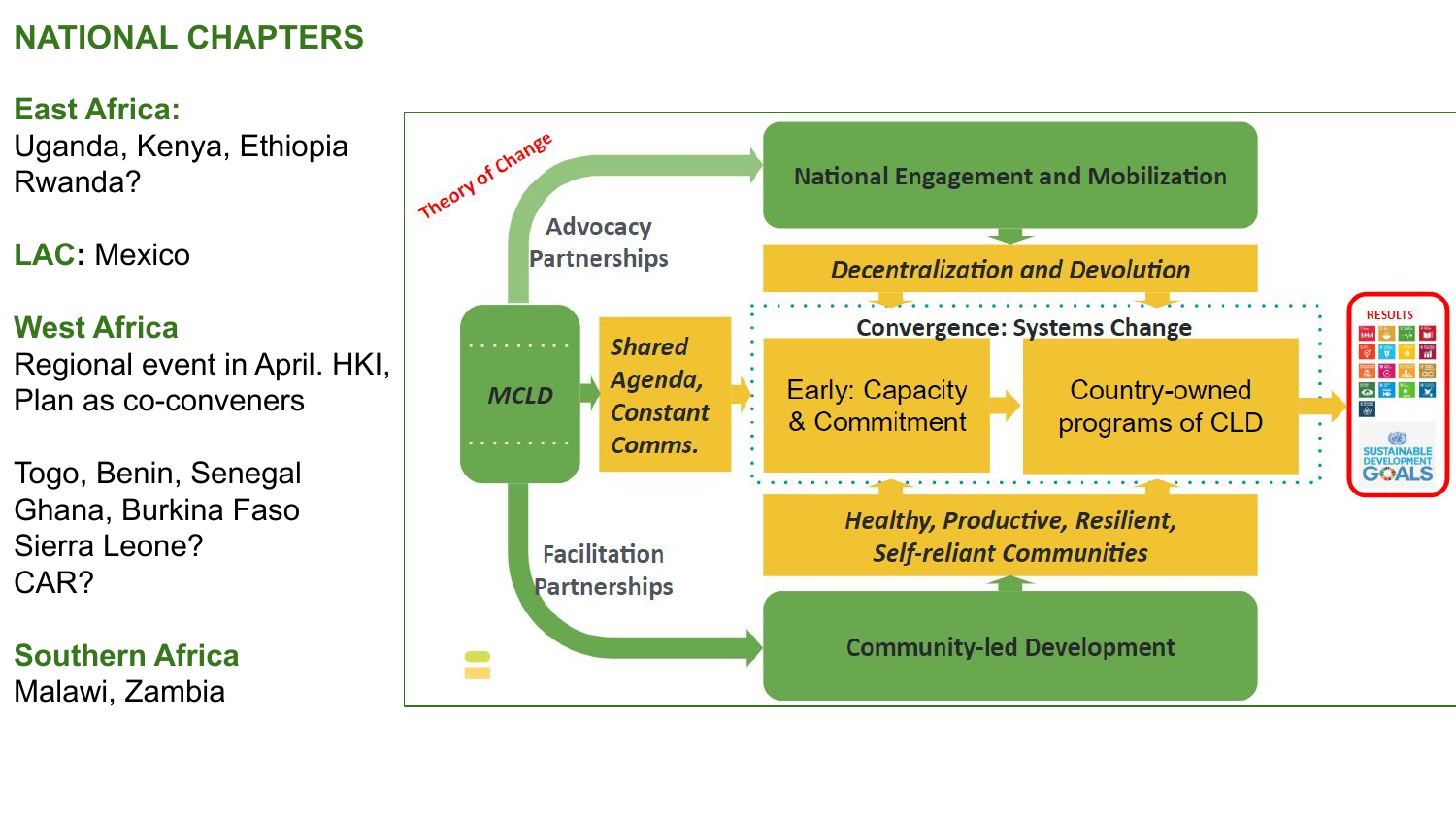## Collaborative Meta-Synthesis: Next Steps

- Scanning of studies underway
- Refining the CLD Scanning tool
- **Impact Visualization underway**
- Literature review- underway
- Landscape of CLD Programming first draft - April 2020
- Sense-making workshops
- **Guidance on CLD documentation**
- Introduction to Realist Approach
- Needed: Volunteers for scanning review; data visualization expertise
- Evaluation sub-group membership open



Source:istockphoto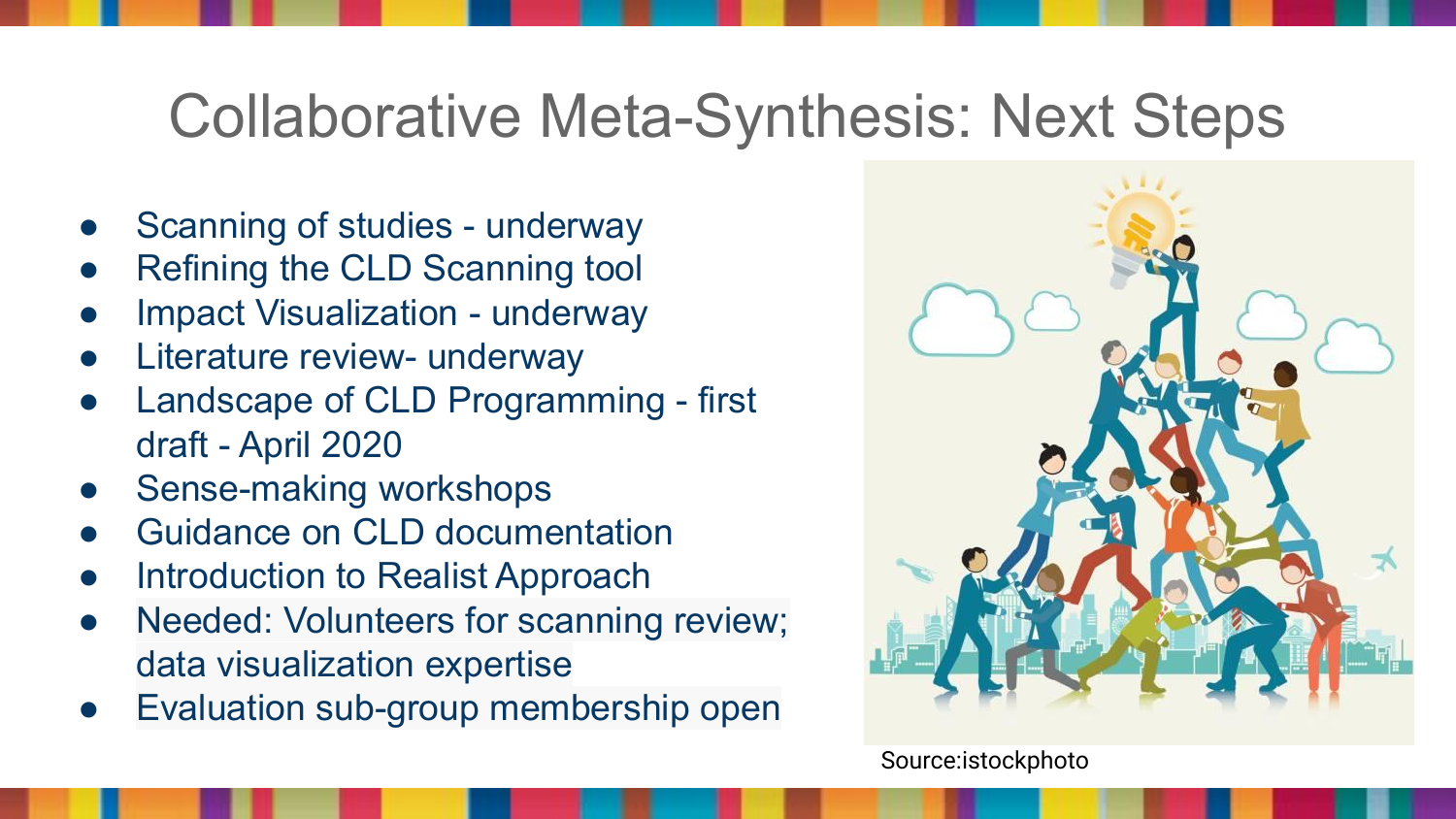## Humanitarian-Development Nexus (HDN)



From "victim" to "change agent"

Make the Localization Agenda a Reality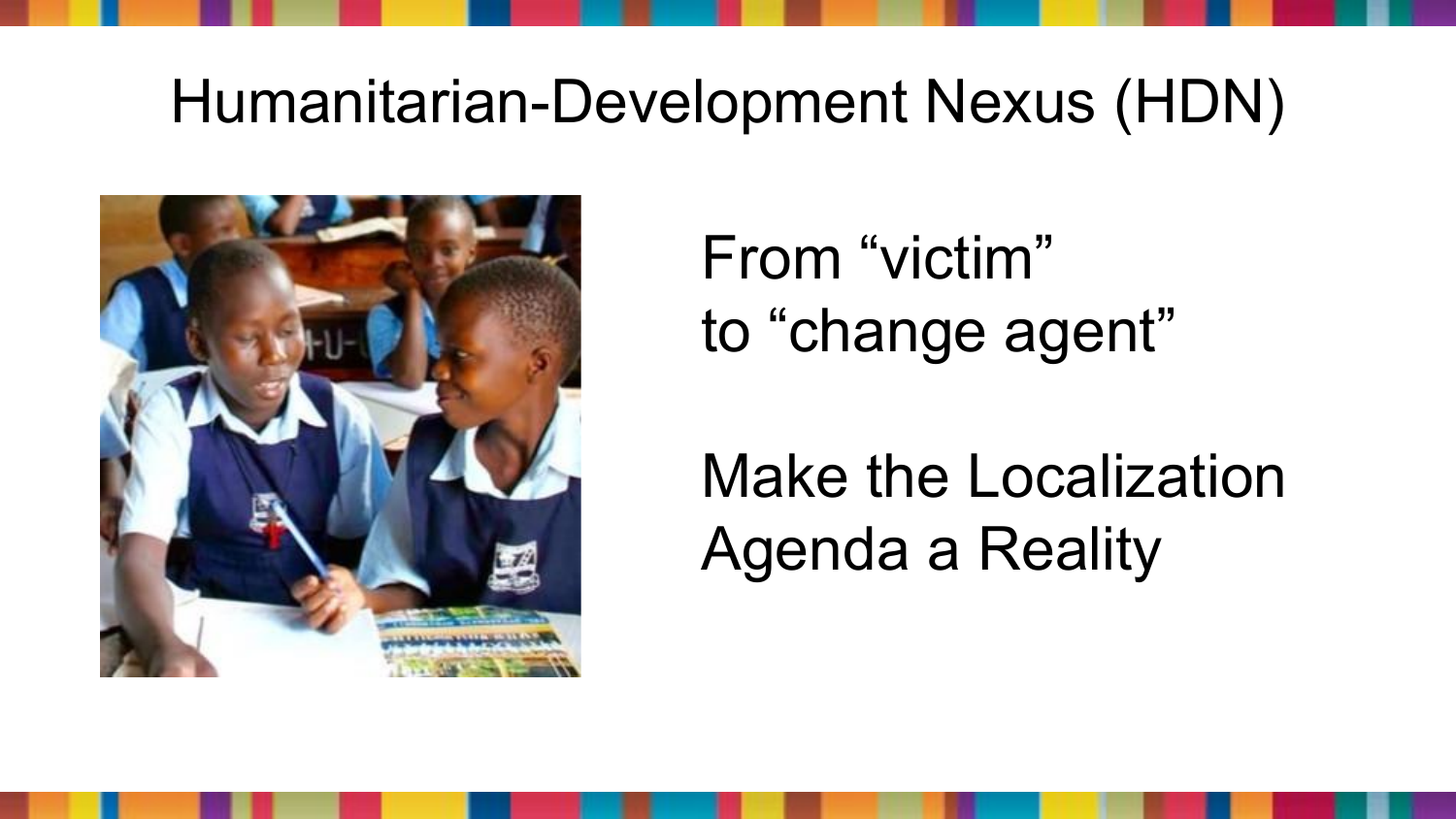## Learning Working Group

Next Session with our Global March 25 Meeting: CLD and Beijing+25